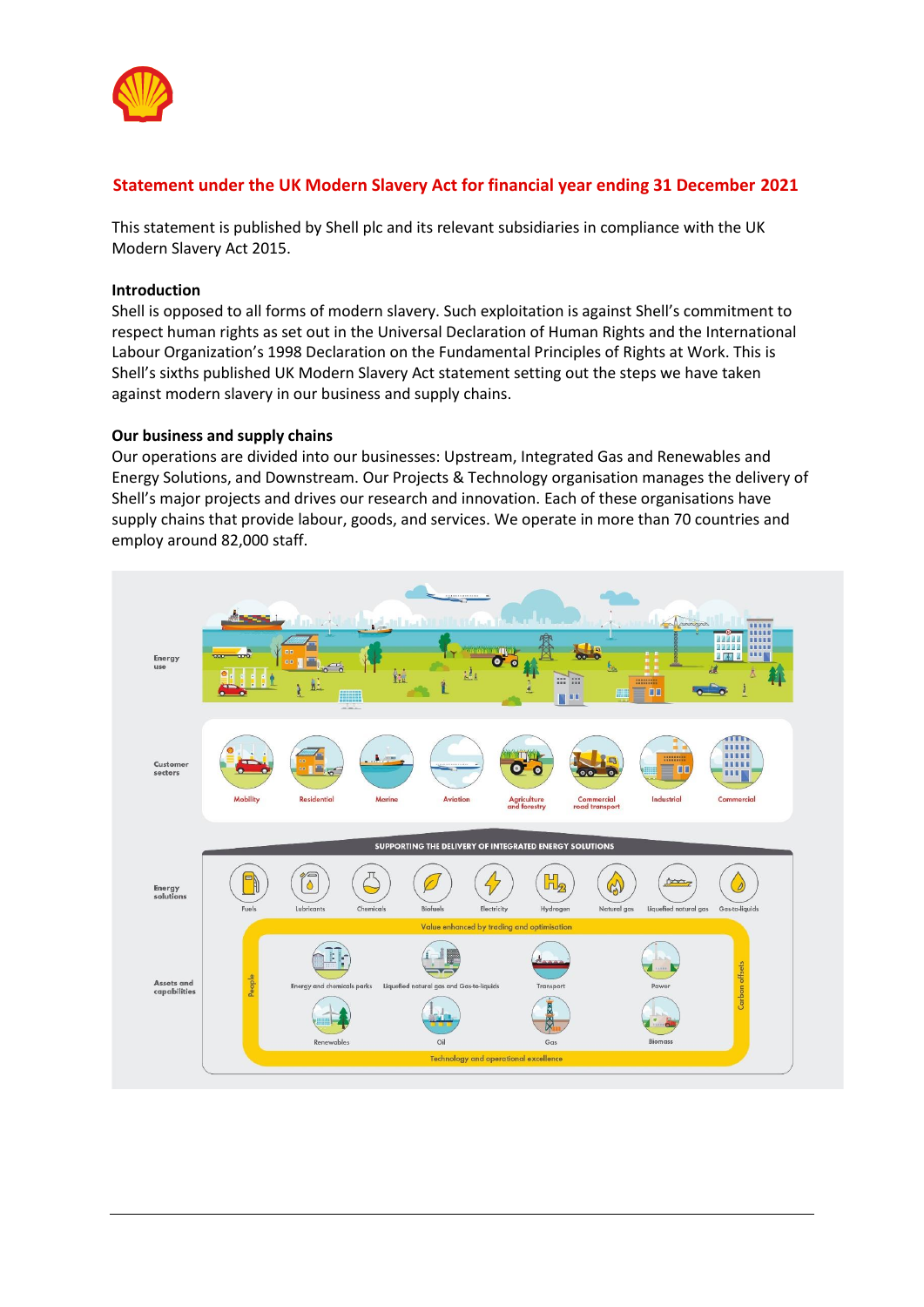Our Upstream organisation manages the exploration for and extraction of crude oil, natural gas and natural gas liquids. It also markets and transports oil and gas and operates the infrastructure necessary to deliver them to market.

Our Integrated Gas organisation manages our liquefied natural gas (LNG) activities and the production of gas-to-liquids (GTL) fuels and other products. It includes natural gas exploration and extraction, and the operation of the upstream and midstream infrastructure necessary to deliver gas to market. Shell markets and trades natural gas, LNG, electricity, carbon-emission rights, and also markets and sells LNG as a fuel for heavy-duty vehicles and marine vessels.

Renewables and Energy Solutions is the part of the business focused on finding commercial ways to meet the evolving energy needs of our customers. These solutions include hydrogen, power from renewable and low-carbon sources such as wind, solar and natural gas and decarbonisation options including nature-based solutions and carbon capture and storage. This part of the business also develops new business models such as clean power-as-a-service, which addresses how digital technology can better help customers with their energy needs.

Our Downstream organisation serves more than 30 million customers at about 46,000 retail service stations every day. It manages different Chemicals and Oil Products activities as part of an integrated value chain that trades and refines crude oil and other feedstocks into a range of products which are moved and marketed around the world for domestic, industrial and transport use. The products we offer customers include conventional fuels for road, aviation and shipping; low-carbon fuels such as biofuels, renewable natural gas (RNG), hydrogen and electric-vehicle charging. We also produce and sell lubricants, bitumen, sulphur and petrochemicals worldwide.

Our Projects & Technology organisation manages the delivery of our major projects and drives research and innovation to develop new technology solutions. It provides technical services, asset support and technology capability for our Integrated Gas, Upstream and Downstream activities. It is also responsible for providing functional leadership across Shell in the areas of safety and environment, contracting and procurement, wells activities and greenhouse gas management.

Shell's procurement team comprises some 2,700 people. In 2020 and in 2021, we spent \$35.5bln with around\$ 37.5 billion on goods and services from around 24,000 suppliers globally. Our focus, for the purpose of this statement, is on our direct suppliers.

Our procurement team aims to develop and strengthen relationships with contractors and suppliers who are committed to the Shell Supplier Principles or to equivalent standards through their own activities and the management of their own suppliers and subcontractors. Each of Shell's contractors and suppliers has its own supply chain and we recognise that each level in the supply chain is responsible for ensuring compliance with all applicable laws and regulations and for respecting human rights.

### **Our values and policies**

We recognise our responsibility to respect human rights in all aspects of doing business and have embedded human rights in the Shell General Business Principles, Shell Code of Conduct, and the Shell Supplier Principles.

Our approach is informed by the Universal Declaration of Human Rights, the United Nations Guiding Principles on Business and Human Rights and the 1998 Declaration on the Fundamental Principles of Rights at Work of the International Labour Organization (ILO), which covers; freedom of association and the effective recognition of the right to collective bargaining, the elimination of forced or compulsory labour, the abolition of child labour, and the elimination of discrimination in respect of employment and occupation.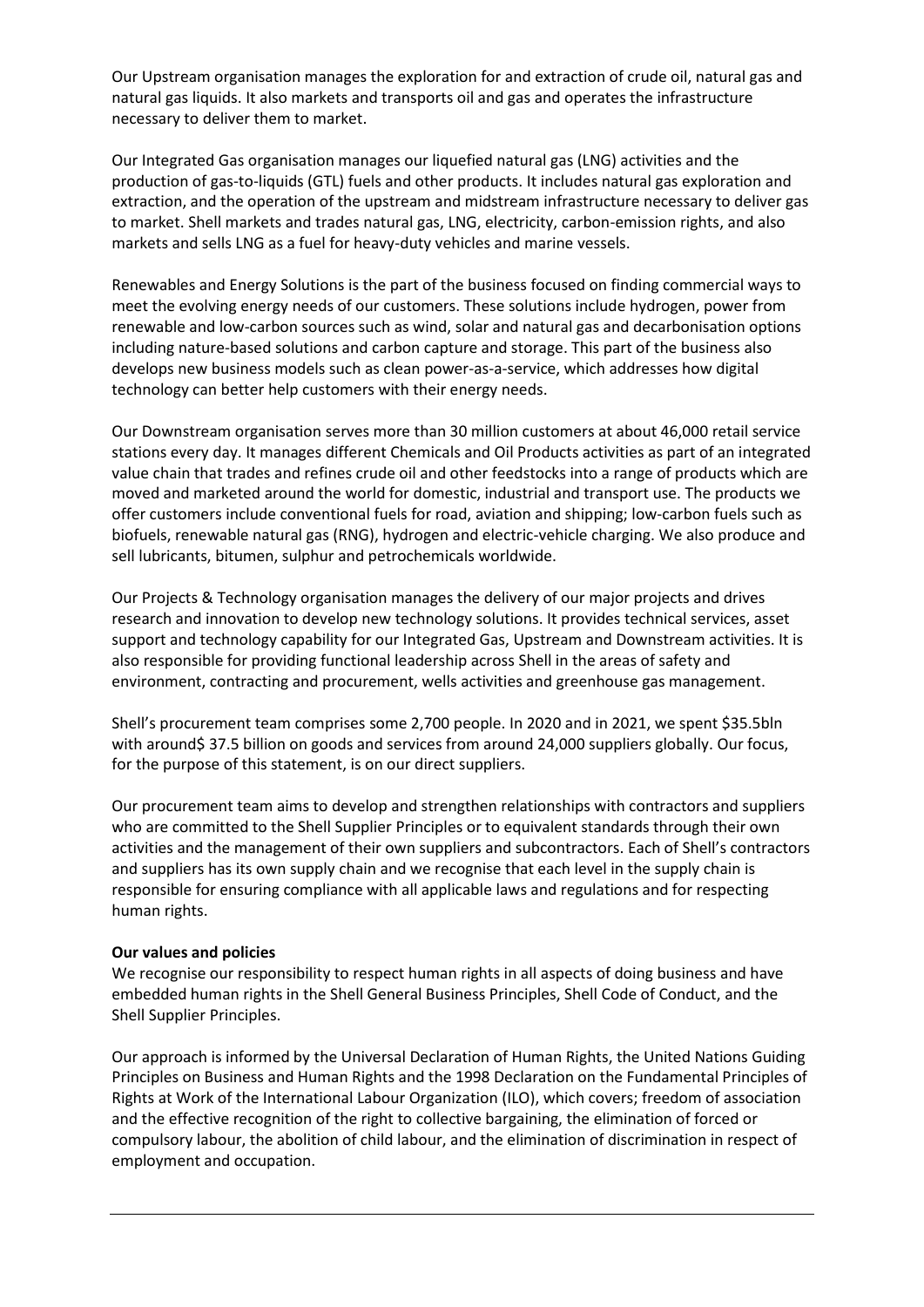We believe that an integrated approach to human rights, by embedding it into our policies, business systems and processes, allows us to efficiently and effectively manage human rights within our existing ways of working. Our approach applies to all our employees and contractors. We focus on four areas where respect for human rights is particularly critical to the way we operate: labour rights, communities, supply chains and security. We have community feedback mechanisms at all our major facilities. These mechanisms, along with our Shell Global Helpline operated by an independent provider, enable employees, people in the communities where we operate, contractors and any third party to raise concerns, so they can be resolved, enabling us to meet our commitment to provide access to remedy.

Our contractors and suppliers are expected to conduct their activities in a manner that respects human rights as set out in the UN Universal Declaration of Human Rights and the core conventions of the ILO. The Shell Supplier Principles further clarify the expectations we have from our suppliers and contractors on labour and human rights, including (but not limited to):

- no use of child labour;
- no use of forced, prison or compulsory labour;
- no payment of recruitment fees by workers;
- compliance with all applicable laws and regulations on freedom of association and collective bargaining;
- a safe, secure and healthy workplace and not tolerating discrimination, harassment or retaliation;
- compliance with all applicable laws and regulations on working hours; and
- **•** providing wages and benefits that meet or exceed the national legal standards.

All Shell companies and Shell-operated joint ventures must comply with local legislation and regulations and must conduct their activities in line with the Shell General Business Principles and our core values of honesty, integrity and respect for people. Joint ventures that we do not operate are encouraged to apply materially equivalent business principles in their operations.

# **Risk assessment**

Certain areas of our supply chain may pose a higher labour rights risk due to their location and the nature of the goods and services procured. Our risk assessment is based on country and category risk. Supply chain country risk is derived from external indices provided by Verisk Maplecroft that indicate the potential for modern slavery risks both in country, as well as for migrant workers from these countries. Supply chain category risk has been determined by analysis of typical contract workscopes, identifying those such as branded merchandise and construction or maintenance services where there may be higher risks of unethical labour practices in the recruitment of migrant workers.

Shell continues to strengthen its risk assessment to identify risks of modern slavery in our supply chains or where mitigations may be needed in our businesses, including in areas of new business development.

In our trading and supply business we have run a risk assessment review programme to improve our modern slavery risk assessment and introduced a life cycle management programme in our naturebased solution activities. In our Downstream biofuels business where the biofuels and biofuels feedstock supply chain may pose an increased risk, the sustainability risk assessments we carry out on the feedstock and countries of origin also includes an assessment of modern slavery risks. Where the risk is high, a mitigation plan is developed. In addition, sustainability provisions are included in our biofuels purchase agreements, which include, amongst others, provisions relating to the prohibition of child labour and forced labour.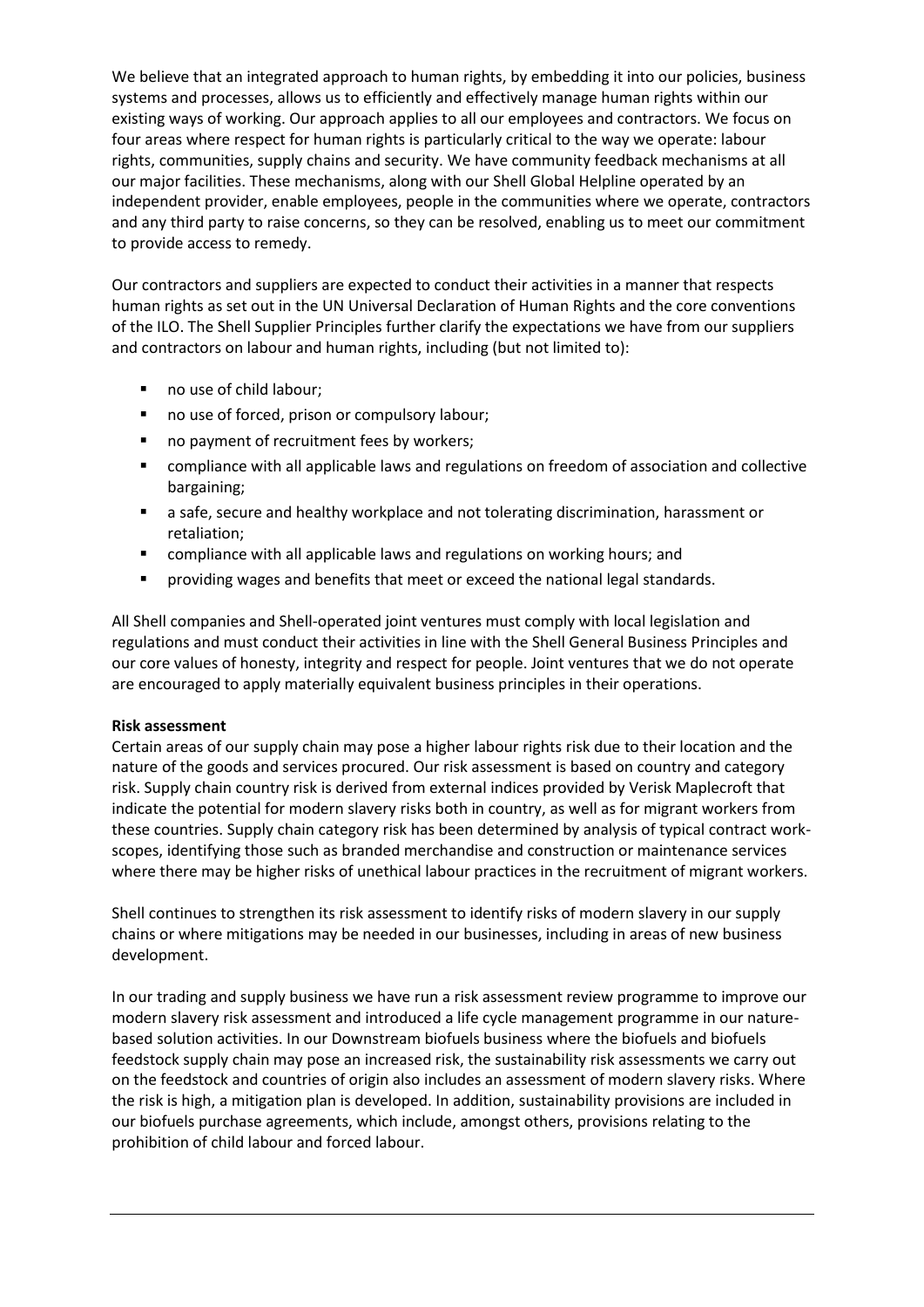In our shipping business, all our vessels used for bulk transport of oil, chemicals or gas and their derivatives are subject to the Requirement for the Quality Assurance of Maritime Vessels, which includes verification that the vessel and operators comply with applicable industry legislative requirements, including those related to seafarer wellbeing, such requirements being additionally checked by Port State Control and Flag State Control. Furthermore, in 2012, we founded a programme called "Partners in Safety" which is a collaboration involving our shipping business partners that promotes seafarer wellbeing and safety.

In our Downstream Retail business, agreements with retailers, dealers, wholesalers, and licensees require all such counterparties to abide by all relevant legislation, which includes the UK Modern Slavery Act where applicable.

### **Due diligence**

We recognize the role of counterparty due diligence in bringing our commitments to life. In our supply chains, all direct suppliers undergo pre-contract screening, and this includes screening against sanctions lists and adverse media checks where evidence of modern slavery and human rights abuse could be identified.

Our manual on worker welfare in our management system, the HSSE&SP Control Framework, defines the steps we take with our suppliers to assess and mitigate labour rights risks, including those of modern slavery. The manual requires an assessment of worker welfare risks. Contractors and suppliers deemed to be at higher risk for labour rights issues are engaged to undertake a detailed assessment of their labour rights management system prior to the award of a contract. This assessment has been developed in collaboration with the Norwegian Oil and Gas Operators Association, NOROG, to include an addition to their Joint Qualification System (JQS), and it includes a declaration of suppliers' own processes to assess and manage labour rights risks with their own suppliers. We continue to invite companies in the energy industry to join the initiative. IOGP is adding the JQS assessment questionnaire to their suite of pre-qualification questions. We are also promoting the initiative through our membership of IPIECA, the global oil and gas association for advancing environmental and social performance and energy transition.

The results of these supplier assessments performed by Shell's procurement team are summarised in a rating depending on the number and significance of any gaps between our requirements and the supplier's policies or performance. The most common shortcomings found during our supplier assessments typically relate to policy rather than performance gaps in the following areas:

- **■** freely chosen employment;
- child labour avoidance;
- working hours, wages and benefits;
- dormitory, housing and working conditions;
- humane treatment, equal opportunities and freedom of association; and supply chain and performance management.

The number of suppliers assessed is dependent on the level of project activity and the number of new contracts awarded throughout the year.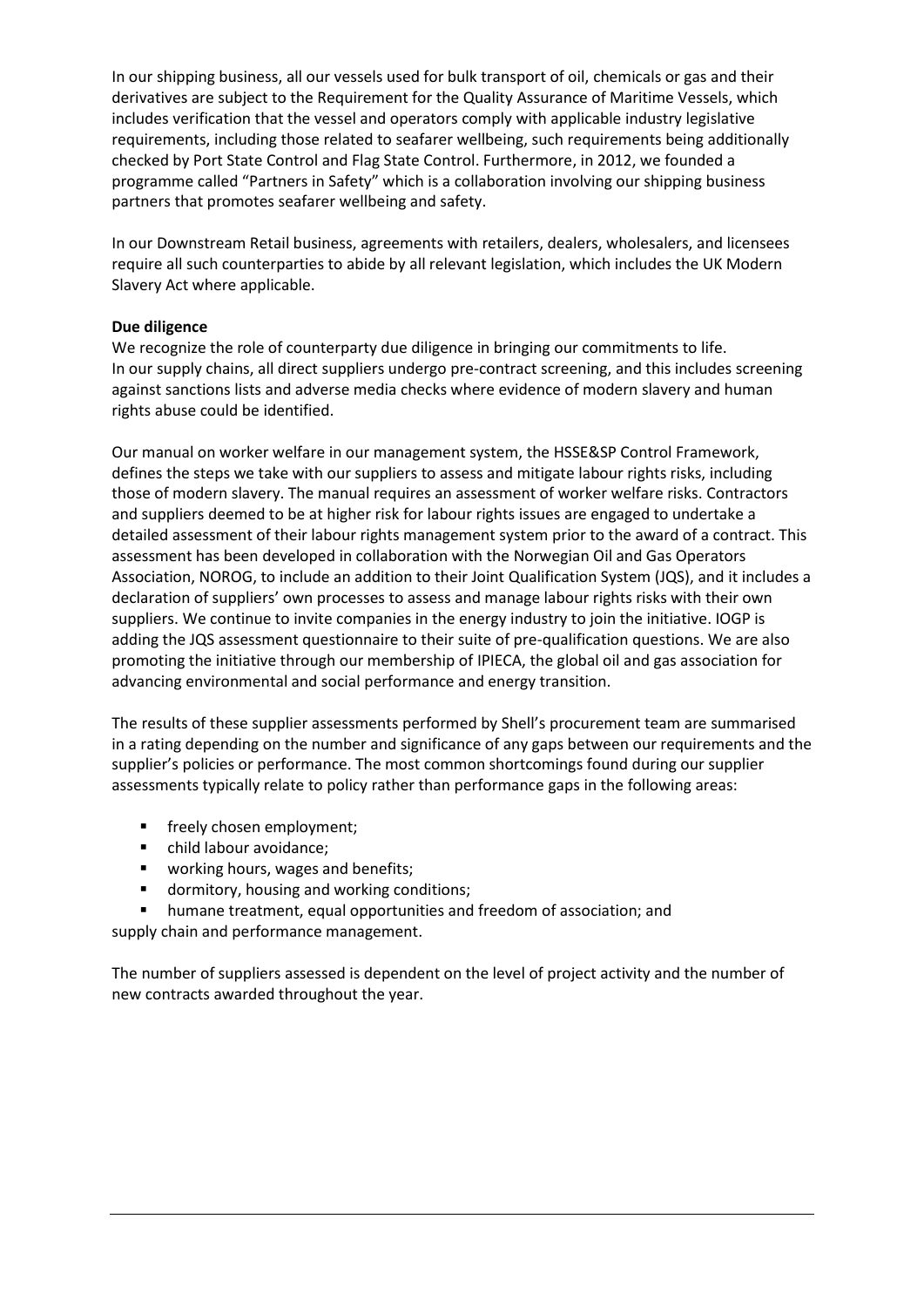Where necessary, on a risk-basis, we contractually require suppliers and contractors to develop a worker welfare plan to ensure compliance with th[e Building Responsibly](https://www.building-responsibly.org/guidance-notes)  [principles.](https://www.building-responsibly.org/guidance-notes) That includes action to address ethical recruitment practices and no use of forced labour, as well as any gaps identified in the assessment of their management system. Building Responsibly has detailed [guidance](https://www.building-responsibly.org/guidance-notes) for every principle. In addition, we require industry recognised standards, such as the [IFC](https://www.ebrd.com/downloads/about/sustainability/Workers_accomodation.pdf)  [and EBRD's joint guidance note on Workers'](https://www.ebrd.com/downloads/about/sustainability/Workers_accomodation.pdf)  [Accommodation Processes and Standards,](https://www.ebrd.com/downloads/about/sustainability/Workers_accomodation.pdf) for the design of worker accommodation and facilities. We also have additional internal guidance that establishes minimum global standards with emphasis on the elements of worker welfare and respect for people.

We aim to deliver a standard of accommodation and facilities that improves quality of life and well-being, and as a result promotes safe and productive work.

In our model procurement contracts, contractors and suppliers agree to adhere to the Shell General Business Principles, the Shell Supplier Principles and the Shell Code of Conduct. Suppliers are required to comply with all applicable laws and regulations and agree to provide and maintain safe and healthy working conditions for all supplier personnel.

### **Effectiveness and performance management**

Through our procurement team's supplier qualification process, contractors or suppliers may be subject to on-site audits, which could be announced or unannounced, and which may be performed by either Shell personnel or third-party auditors. In addition, we run HSSE&SP Control Framework audits (self-assessments, peer reviews and independent audits) to verify compliance with our Worker Welfare Manual.

We investigate allegations of practices running contrary to the Shell Supplier Principles that are raised with us. These may result in suppliers being required to develop corrective action plans backed up by on-site audits. In addition, our model procurement contract allows for termination with immediate effect if suppliers breach Shell General Business Principles.

On an annual basis, we collect performance data against internal mandatory requirements such as the Shell General Business Principles and our Code of Conduct. Senior Shell representatives are required to confirm such performance data where Shell is the operator or has a controlling interest. We report annually through our Sustainability Report the percentage of countries in which we operate where we have procedures in place to prevent child labour and forced labour, and for 2021 we reported 100%.

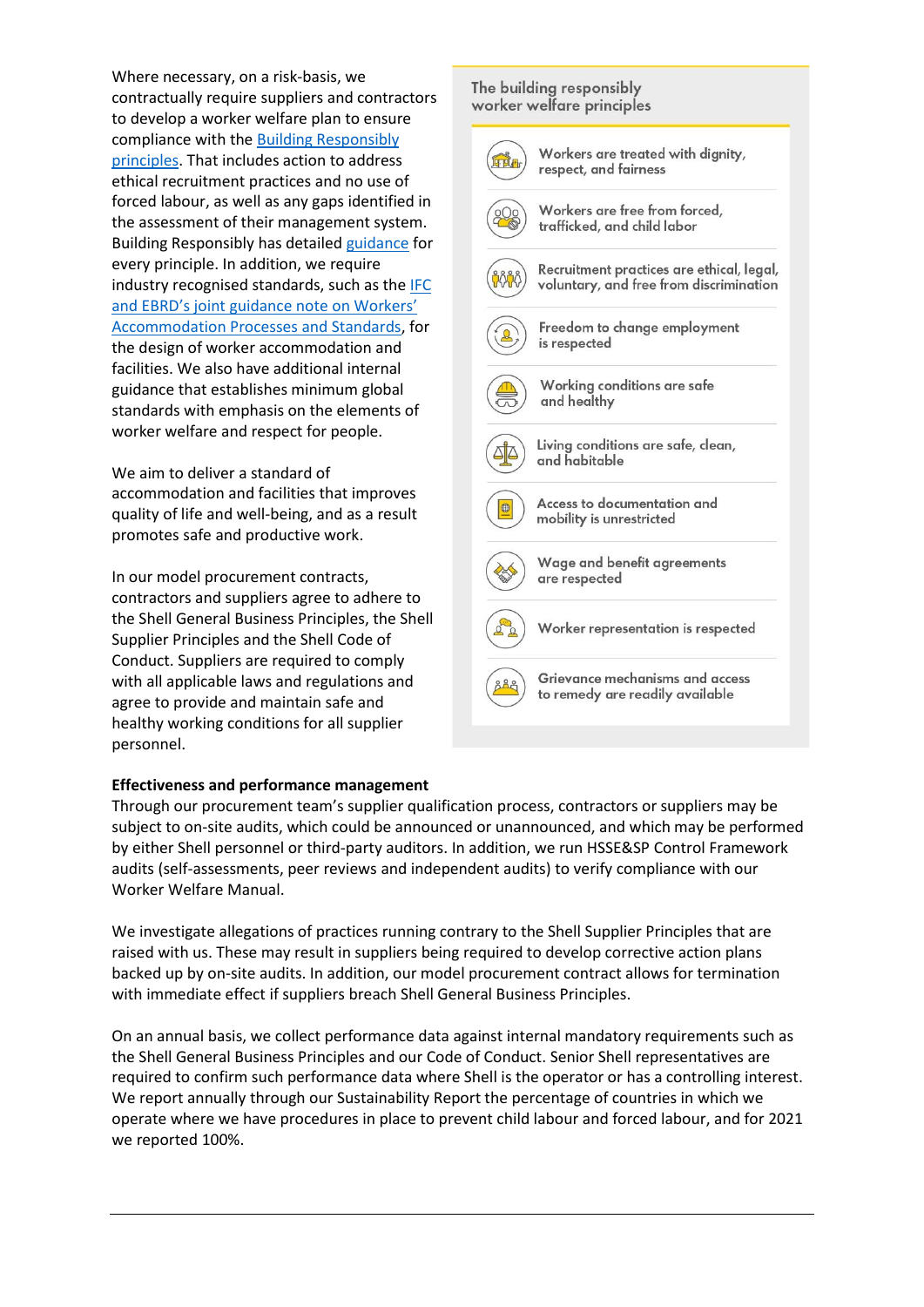Shell has specialists who investigate concerns or allegations about a breach of our Code of Conduct. If a violation is confirmed, we take appropriate action up to and including contract termination or dismissal. We maintain a stringent, no-retaliation policy to protect any person making a good faith allegation.

We are working closely with industry associations to raise the bar and drive consistency across the industry on Worker Welfare and labour rights in the industry. As an official supporter of Building Responsibly we continue to support them with running a practice sharing network with contractors, to enable a wide practice sharing across many companies and industries. We also work closely with IOGP. In addition to including the JQS questionnaire to their pre-qualification question set, IOGP will develop a strategy to demonstrate how health in the oil and gas industry will contribute to the United Nations Sustainable Development Goals road map and, in particular, to Goal 8 which recognizes the importance of a thriving workforce.

Shell is a member of the Business for Social Responsibility (BSR) human rights working group which provides an opportunity for a cross sector group of companies to openly share best practices, challenges, questions, and experiences implementing the UN Guiding Principles on Business and Human Rights across a diverse range of operational environments. In addition, BSR is a member of Shell's Human Rights Working Group, providing advice and challenge to our approach on human rights across Shell, including in our supply chains.

We use our memberships of bodies including IPIECA, IOGP, the IOE (International Organisation of Employers), The Conference Board, the United Nations Global Compact Action Platform on Decent Work in Supply Chains, and our attendance and participation at the UN Annual Forum on Business and Human Rights, to test our approach, learn from others and contribute to the development of good practice that may be used both in our own business and with our suppliers.

### **Training**

With limited exception, Shell staff undertake regular refresher training on our Code of Conduct and associated Ethics and Compliance policies. Training participation is documented, repetition cycles are clearly defined, and follow-up is automated. Both the Code of Conduct and Shell General Business Principles are available on our website in a number of languages.

As described above, attention to modern slavery and related human rights issues are an integral part of our contracting and procurement process. There is training provided for contract personnel to gain visibility on up-to-date accurate supplier information. Following the completion of assessments on their suppliers, our staff who manage contracts with a higher labour rights risk may be given individual coaching and support on how to manage supplier corrective action plans.

In 2021, we continued to deliver a rolling programme of training for Shell staff on our global procurement process, including guidance on when and how to undertake assessments of suppliers. In addition, we have an e-learning tool on human rights that is available to all employees and contractors. It includes both a specific supply chain and worker welfare module to further enhance understanding of our risk-based due diligence processes to manage labour rights and modern slavery in the supply chain. More than 500 staff have been nominated to complete this training. In 2020, we rolled out specific Worker Welfare training for staff at site that are responsible for contractors, as well as for worker welfare assessments and plans. For our suppliers we have developed a [Worker Welfare information pack](https://www.shell.com/sustainability/communities/worker-welfare/_jcr_content/par/textimage_copy.stream/1625826861752/0fc175c2d7b4a7a8e387a18c166f14723c06248b/worker-welfare-information-pack.pdf) to enhance their understanding of how to manage Worker Welfare and Labour Rights when working for Shell. We have supported Building Responsibly and IPIECA in the joint development of labour rights training which we plan to promote among our suppliers when it becomes available.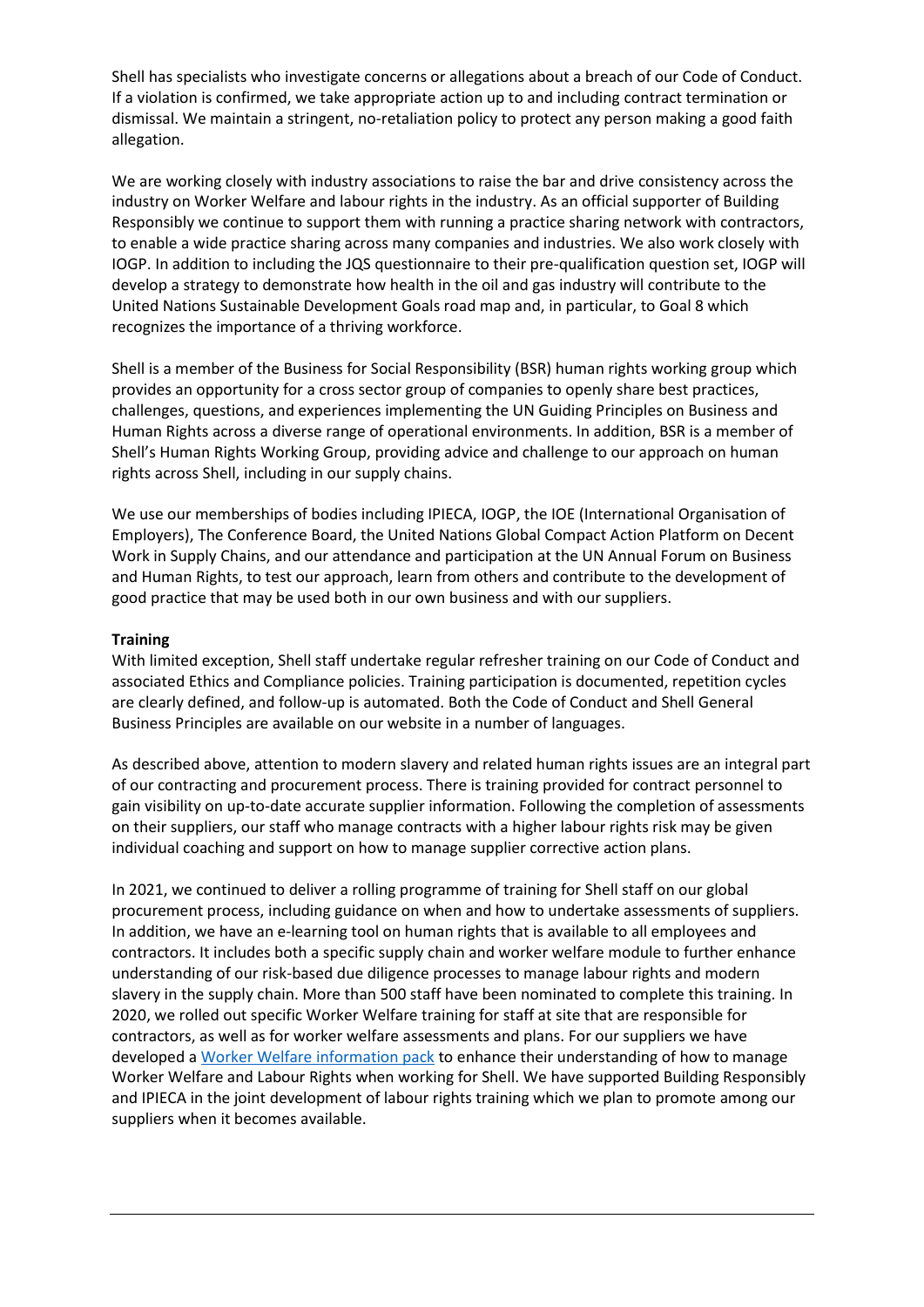For more information, please visit our webpages: [Shell General Business Principles](https://www.shell.com/sustainability/our-approach/commitments-policies-and-standards/business-integrity.html#:~:text=The%20Shell%20General%20Business%20Principles%20govern%20the%20way,to%20shareholders%2C%20customers%2C%20employees%2C%20business%20partners%20and%20society.) [Shell Code of Conduct](https://www.shell.com/about-us/our-values.html) [Shell Supplier Principles](https://www.shell.com/business-customers/shell-for-suppliers/supplier-principles.html#vanity-aHR0cHM6Ly93d3cuc2hlbGwuY29tL3N1cHBsaWVycHJpbmNpcGxlcy5odG1s) [Shell Sustainability Report](https://www.shell.com/sustainability/transparency-and-sustainability-reporting/sustainability-reports.html#vanity-aHR0cHM6Ly93d3cuc2hlbGwuY29tL3N1c3RhaW5hYmlsaXR5L3N1c3RhaW5hYmlsaXR5LXJlcG9ydGluZy1hbmQtcGVyZm9ybWFuY2UtZGF0YS9zdXN0YWluYWJpbGl0eS1yZXBvcnRzLmh0bWw) [Human rights in Shell](https://www.shell.com/sustainability/communities/human-rights.html#vanity-aHR0cHM6Ly93d3cuc2hlbGwuY29tL3N1c3RhaW5hYmlsaXR5L3RyYW5zcGFyZW5jeS9odW1hbi1yaWdodHMuaHRtbA=true&iframe=L3dlYmFwcHMvU3VzdGFpbmFiaWxpdHlfcmVwb3J0XzIwMTkv) [The Shell Global Helpline](https://www.shell.com/about-us/our-values/shell-global-helpline.html)

/s/ Ben van Beurden

# **Ben van Beurden, Chief Executive Officer**  For and on behalf of Shell plc Date: 10/03/2022 This statement has been approved by the Board of Shell plc and of each of its relevant subsidiaries, as listed in Annex 1, in compliance with the UK Modern Slavery Act. It was approved by the Board of Shell plc on 09/03/2022 © Shell plc 2022

The companies in which Shell plc directly and indirectly owns investments are separate legal entities. In this Statement "Shell", "Shell Group" and "Shell" are sometimes used for convenience where references are made to Shell plc and its subsidiaries in general. Likewise, the words "we", "us" and "our" are also used to refer to Shell plc and its subsidiaries in general or to those who work for them. These terms are also used where no useful purpose is served by identifying the particular entity or entities. ''Subsidiaries'', "Shell subsidiaries" and "Shell companies" as used in this Statement refer to entities over which Shell plc either directly or indirectly has control. Entities and unincorporated arrangements over which Shell has joint control are generally referred to as "joint ventures" and "joint operations", respectively. Entities over which Shell has significant influence but neither control nor joint control are referred to as "associates". The term "Shell interest" is used for convenience to indicate the direct and/or indirect ownership interest held by Shell in an entity or unincorporated joint arrangement, after exclusion of all third-party interest.